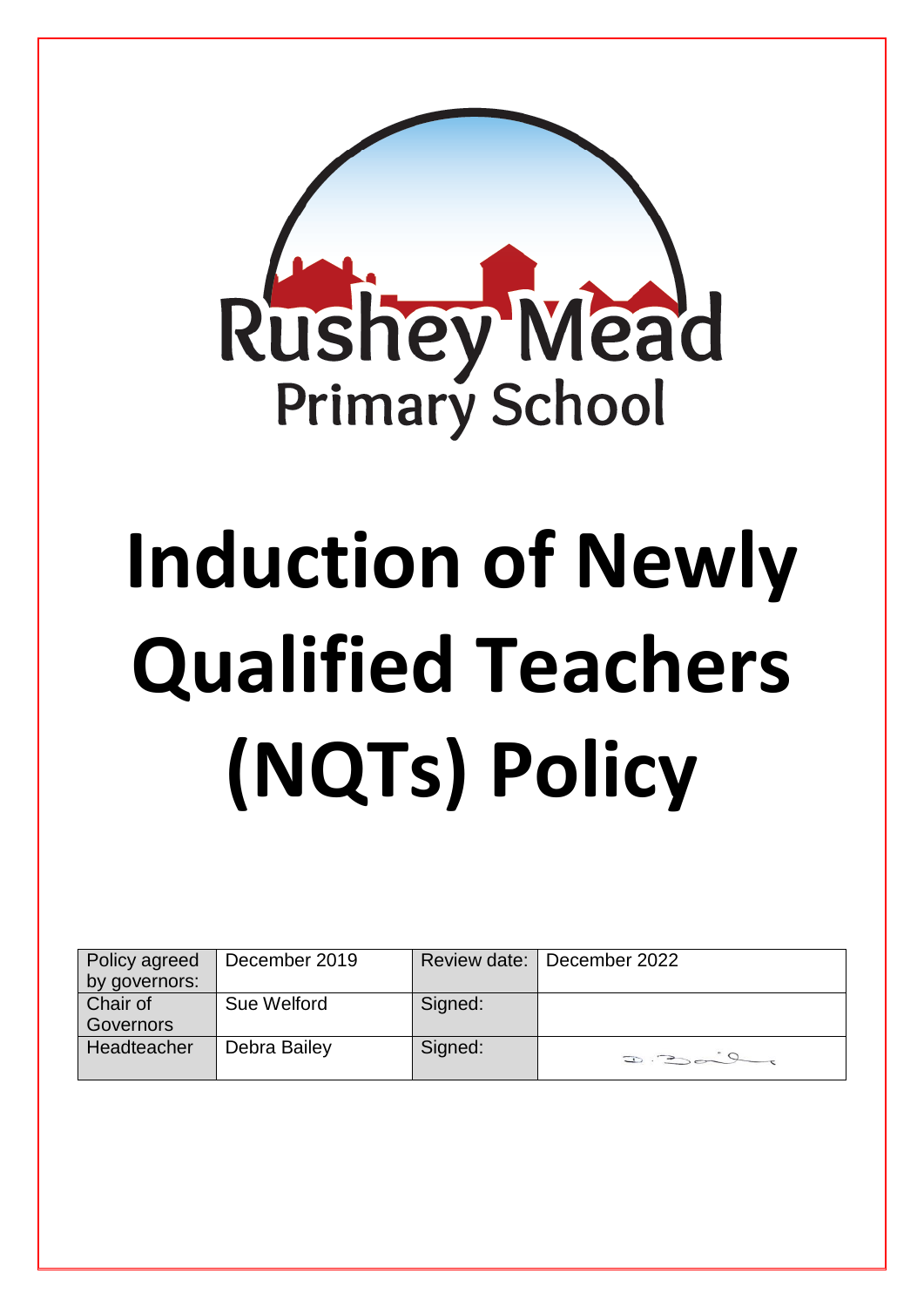# **Policy for the Induction of Newly Qualified Teachers (NQTs) at Rushey Mead Primary School**

# **Rationale**

Successful completion of an induction period is a statutory requirement in order for a teacher with Qualified Teacher Status (QTS) to continue teaching in a maintained school. The induction period combines a personalised programme of development, support and professional dialogue, with monitoring and an assessment of performance against the Teachers' Standards. Rushey Mead Primary School's induction programme is designed to assist the NQT to meet the standards by the end of the period and equip him or her with the tools to be an effective and successful teacher. NQTs have only one chance to complete induction.

This policy reflects a structured whole school approach to teacher induction and recognises that the quality and commitment of the people who supervise the induction is a crucial factor in its continued success.

# **Purposes**

Rushey Mead Primary School's induction process has been designed to make a significant contribution to both the professional and personal development of NQTs. The purposes of induction include to:

- provide an induction programme that is appropriate to the individual needs of each NQT;
- provide appropriate support and counselling through the role of an identified tutor or mentor;
- provide NQTs with examples of good practice;
- encourage reflection on their own and observed practice;
- provide opportunities to recognise and celebrate their own good practice;
- provide opportunities to identify areas for development;
- help NQTs to develop an overview of a teacher's roles and responsibilities;
- help NQTs form good relationships with all members of the school community and stakeholders;
- help NQTs become aware of the school's role in the local community;
- provide a foundation for longer-term professional development; and
- help NQTs perform satisfactorily against the Teachers' Standards.

The whole staff will be kept informed of the policy and encouraged to participate, wherever possible, in its implementation and development.

# **Roles and Responsibilities**

The Headteacher / Principal and Governors are responsible for the induction and professional development of new teachers.

#### **Headteacher responsibilities**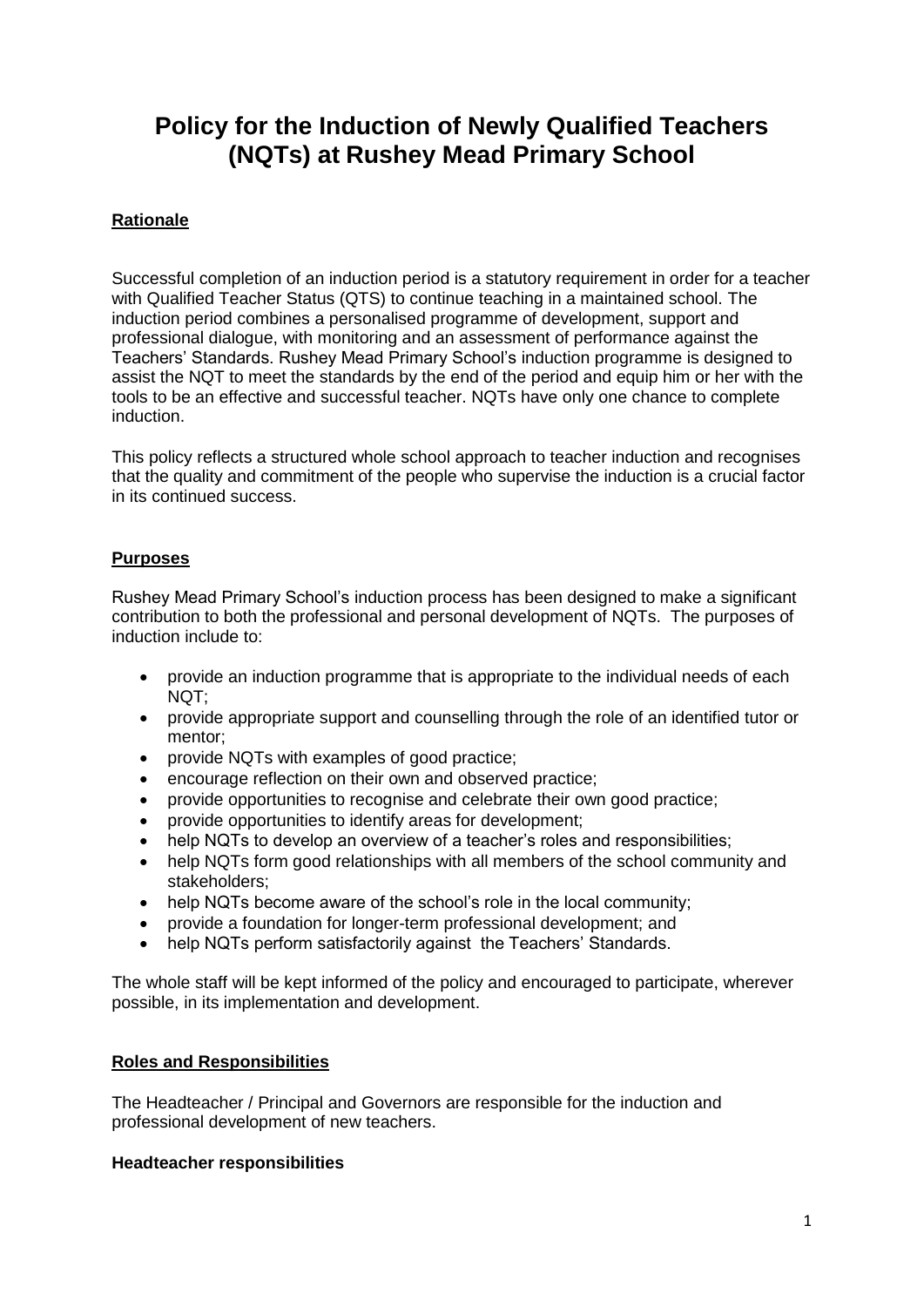The Headteacher**:**

- has overall responsibility for the induction programme;
- makes the final recommendation to the Appropriate Body as to whether or not the NQT has met the requirements for the satisfactory completion of the induction period; and
- ensures that appropriate records are kept and transferred to another school/college, if the NQT moves school/college during the induction period.

Meeting these overall responsibilities involves:

- ensuring the registration of the NQT with the Appropriate Body;
- **EXECT** identifying an induction tutor for each NQT;
- ensuring that an appropriate programme of monitoring and support for the NQT is established;
- **naking sure that the NQT is provided with a teaching contact load representing no** more than 81% contact time. This time is to be protected for the professional development of the NQT;
- ensuring that the assessment of the NQT is both rigorous and fair;
- ensuring that the school is able to provide the monitoring and support needed to prepare the NQT to meet the requirements for satisfactory completion of the induction period;
- providing appropriate additional support, e.g. visits to other schools, where the school is unable to provide the breadth of experience needed to meet the induction requirements;
- ensuring that assessment are completed and with the Appropriate Body for each term within ten working days of each termly assessment meeting; and
- keeping the Governing Body informed about arrangements for the induction of NQTs in the school, their progress and whether individual NQTs employed in the school have satisfactorily completed the induction period.

# **Governing Body's responsibilities**

The Governing Body:

- should take into account the school/college/academy's responsibility to provide the necessary monitoring, support and assessment for NQTs and be satisfied that:
	- $\circ$  the headteacher is fulfilling their responsibility to meet the requirements of a suitable post for induction; and
	- o that the school has the capacity to support the NQT.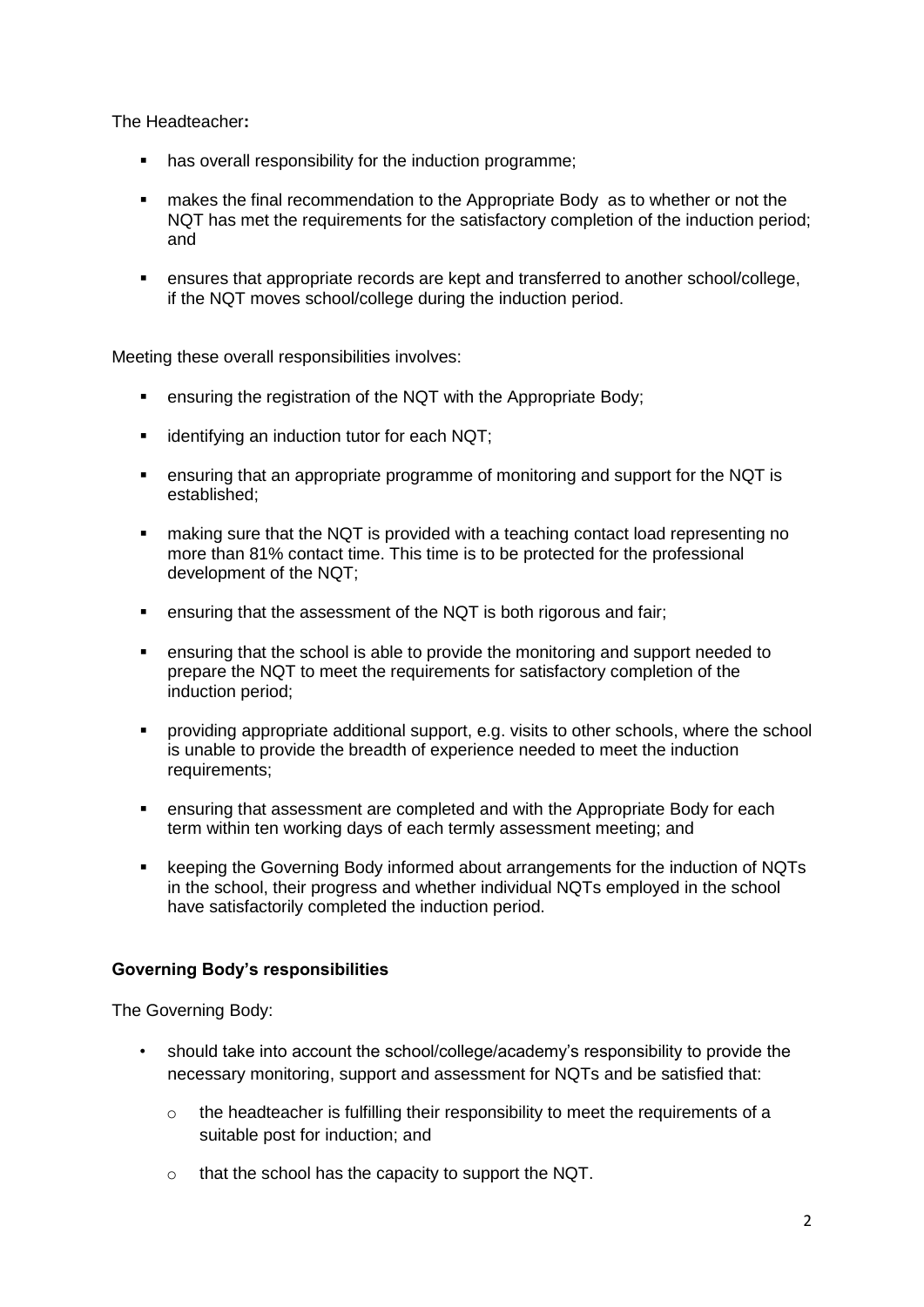- can request general reports on NQT progress;
- must investigate concerns raised by individual NQTs;
- seek guidance, if appropriate, from the Appropriate Body on the quality of induction arrangements and role and responsibilities of staff involved in the process.

#### **Induction Tutor responsibilities**

The Induction Tutor should:

- organise and implement (or co-ordinate) an individual programme of professional development, with clear objectives;
- ensure that appropriate guidance, support, including coaching and mentoring, monitoring and assessment takes place at appropriate times during the induction year;
- make formal observations of teaching at least once every half-term and providing fair, accurate and constructive feedback;
- arrange and conduct half-termly review meetings with the NQT as part of their formative assessment;
- provide regular, well-founded feedback to the NQT on their progress;
- arrange additional support for the NQT, if necessary and take prompt and appropriate action where an NQT appears to be experiencing difficulties;
- maintain a written record of all support, monitoring and assessment that takes place in relation to the induction of each NQT; and
- ensure assessments are with the Appropriate Body by the set deadlines.

#### **Newly Qualified Teacher responsibilities**

The NQT has a vital part to play in their induction period.

NQTs should:

- meet with their Induction Tutor to discuss and agree priorities for their induction programme and keep these under review;
- agree with their Induction Tutor how best to use their weekly 10% NQT timetable reduction to engage in activities which directly address their development priorities;
- ensure familiarity with the Teachers' Standards and maintain a professional portfolio which evidences their progress against the relevant standards;